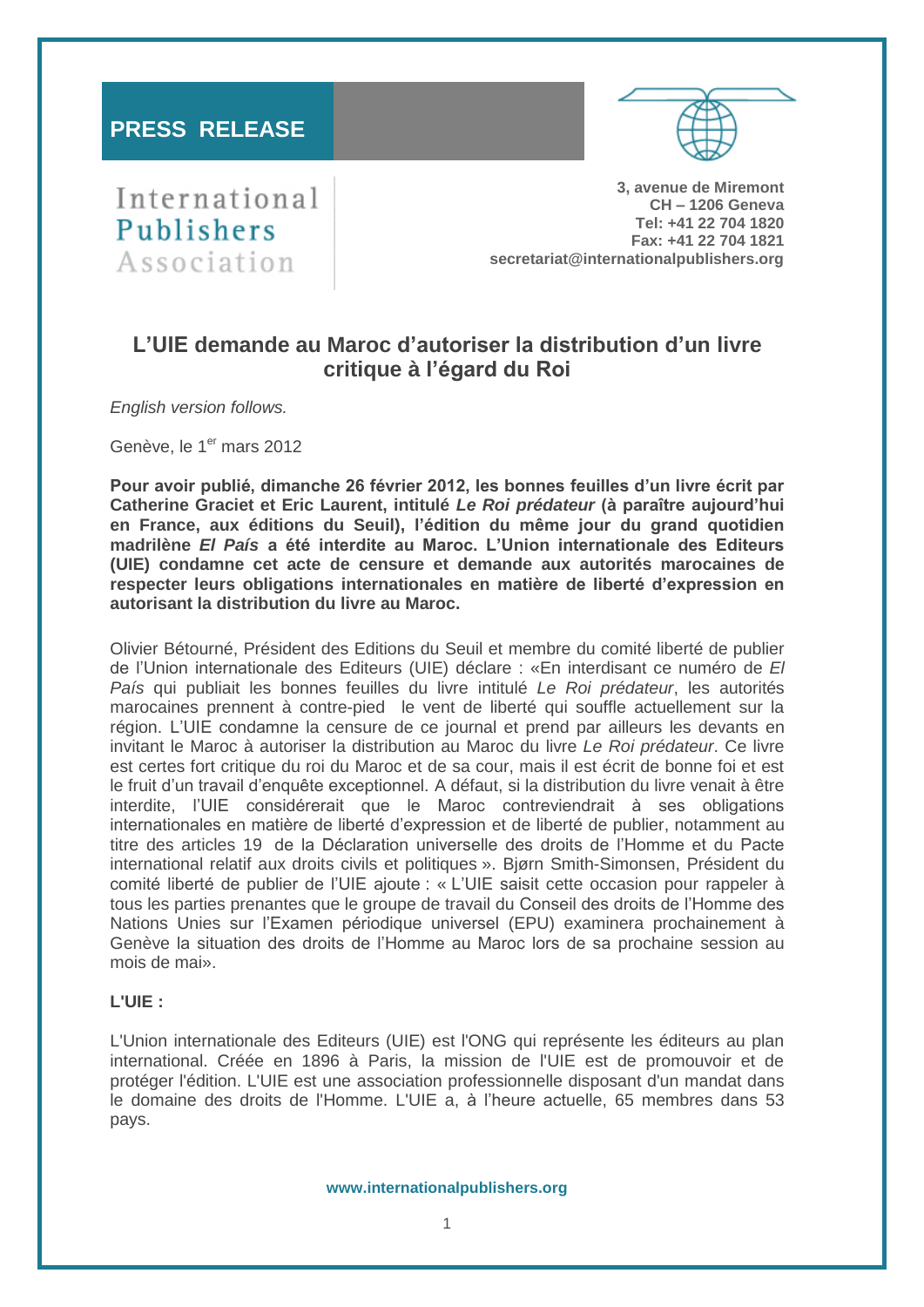### **International Publishers Association**

**Pour plus d'informations, veuillez contacter:** 

Alexis Krikorian Directeur, liberté de publier Union Internationale des Editeurs 3, avenue de Miremont Tel: +41 22 704 1820 Portable : +41 79 214 55 30 [krikorian@internationalpublishers.org](mailto:krikorian@internationalpublishers.org) [www.internationalpublishers.org](http://www.internationalpublishers.org/) 

# **IPA Urges Morocco to Authorize the Distribution of a Book Critical of the King**

Geneva – 1 March 2012 - For Immediate Release

**Because it included excerpts of a book by Catherine Graciet and Eric Laurent entitled** *The Predator King* **(***Le Roi prédateur***, éditions du Seuil; to be released in France today), the Sunday 26 February issue of the Spanish daily** *El País* **was banned in Morocco. The International Publishers Association (IPA) condemns this act of censorship and urges the Moroccan authorities to respect their international treaty commitments in the field of freedom of expression by authorizing the distribution of the book in Morocco.**

Olivier Bétourné, Chairman of Le Seuil publishing house and member of the freedom to publish committee of the International Publishers Association (IPA) says: "By prohibiting the issue of the *El Pais* daily, which included excerpts of *The Predator King*, the Moroccan authorities go against the wind of freedom which currently blowing in the MENA region. Not only does IPA condemn the censorship of the Spanish daily, it also urges Morocco to authorize the distribution in Morocco of *The Predator King*. This book is quite critical of the King of Morocco, but it was written in good faith and is the result of exceptional investigative work. Otherwise, should the distribution of the book be blocked, the IPA would consider that Morocco would violate its international obligations in the field of freedom of expression and freedom to publish, particularly under Article 19 of the Universal Declaration of Human Rights and Article 19 of the International Covenant on Civil and Political Rights". Bjørn Smith-Simonsen, Chair of the IPA freedom to publish committee adds: "IPA takes this opportunity to remind all stakeholders that the Working Group on the Universal Periodical Review (UPR) of the UN Human Rights Council will shortly review in Geneva the human rights records of Morocco at its next session in May".

## **More about IPA:**

The International Publishers Association (IPA) is the global non-governmental organisation representing all aspects of book and journal publishing worldwide. Established in 1896, IPA's mission is to promote and protect publishing and to raise

#### **www.internationalpublishers.org**